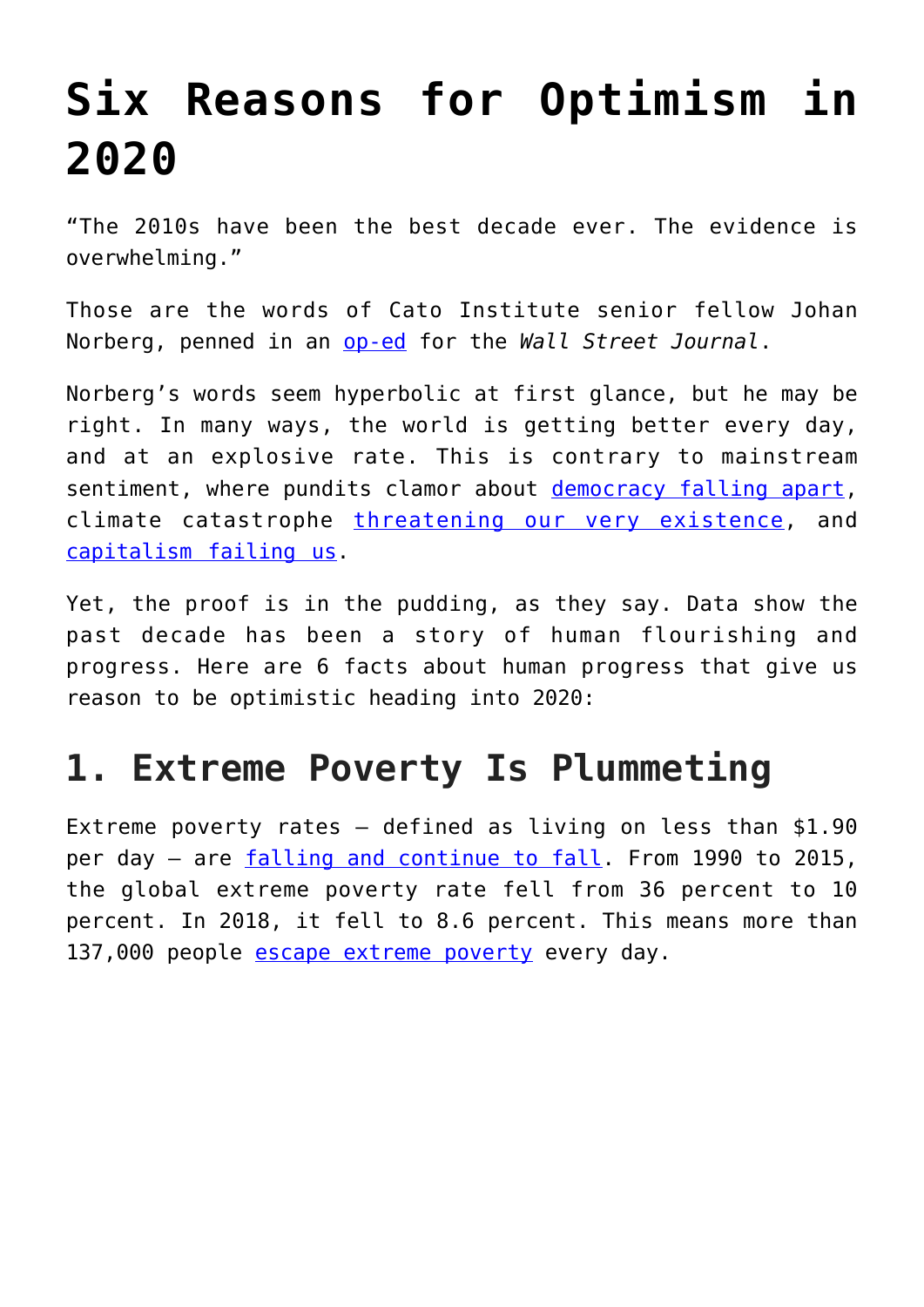HumanProgress.org

Global poverty rate, official and baseline scenario, percent



### **2. More Than Half the World Is Middle Class**

This might not shock you at first, but consider that September 2018 was the [first time in human history](https://www.brookings.edu/blog/future-development/2018/09/27/a-global-tipping-point-half-the-world-is-now-middle-class-or-wealthier/) that more than 50 percent of the global population was considered middle class, which amounts to about 3.8 billion people. One huge benefit of this is the demand the middle class places on the global economy, resulting in more entrepreneurial opportunities and increased commerce.

To put this in perspective, only 1.8 billion were considered middle class in [2009](http://oecdobserver.org/news/fullstory.php/aid/3681/An_emerging_middle_class.html). That's only 26 percent of the global population, meaning proportionally, the percentage of total global population considered middle class grew 92 percent from 2009 to 2018.

#### **3. Global Life Expectancy Is Rising**

As Norberg also states in his *[WSJ](https://www.wsj.com/articles/the-2010s-have-been-amazing-11576540377)* [column,](https://www.wsj.com/articles/the-2010s-have-been-amazing-11576540377)

*Global life expectancy increased by more than three years in the past 10 years, mostly thanks to prevention of childhood deaths. According to the U.N., the global mortality rate for children under 5 declined from 5.6% in 2008 to 3.9% in 2018.*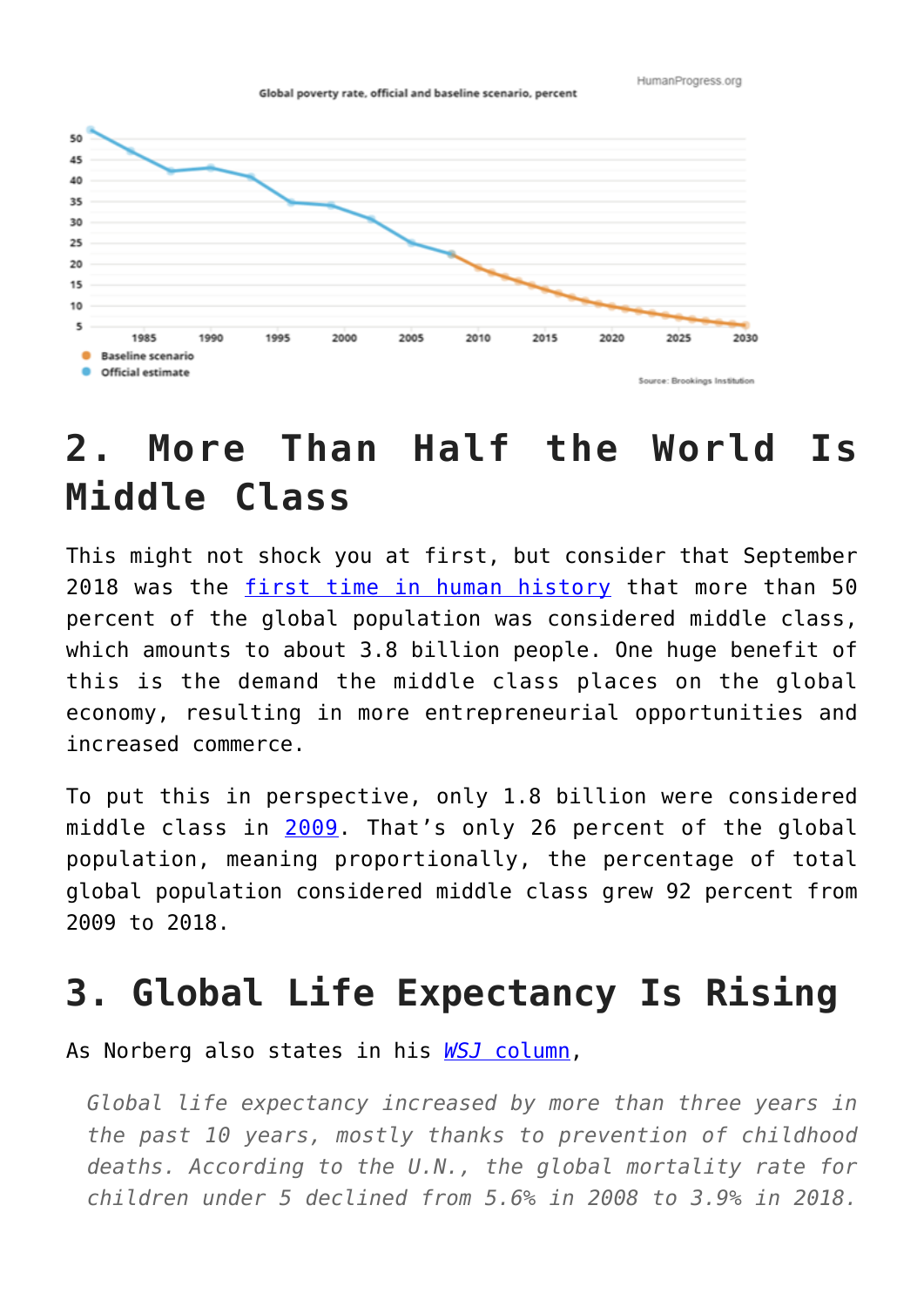*A longer perspective shows how far we've come. Since 1950, Chad has reduced the child mortality rate by 56%, and it's the worst-performing country in the world. South Korea reduced it by 98%.*



# **4. Climate-Related Deaths Are Falling**

Norberg also addresses the question, "Hasn't this all come at the cost of a despoiled environment?" "No," he says. "At a certain point developed countries start polluting less." To make the point, he cites the [falling rate of climate-related](https://fee.org/articles/climate-related-deaths-are-at-historic-lows-data-show/) [mortalities.](https://fee.org/articles/climate-related-deaths-are-at-historic-lows-data-show/)

*Death rates from air pollution declined by almost a fifth world-wide and a quarter in China between 2007 and 2017, according to the online publication Our World in Data.*

*Annual deaths from climate-related disasters declined by onethird between 2000-09 and 2010-15, to 0.35 per 100,000 people, according to the International Database of Disasters—a 95% reduction since the 1960s. That's not because of fewer disasters, but better capabilities to deal with them.*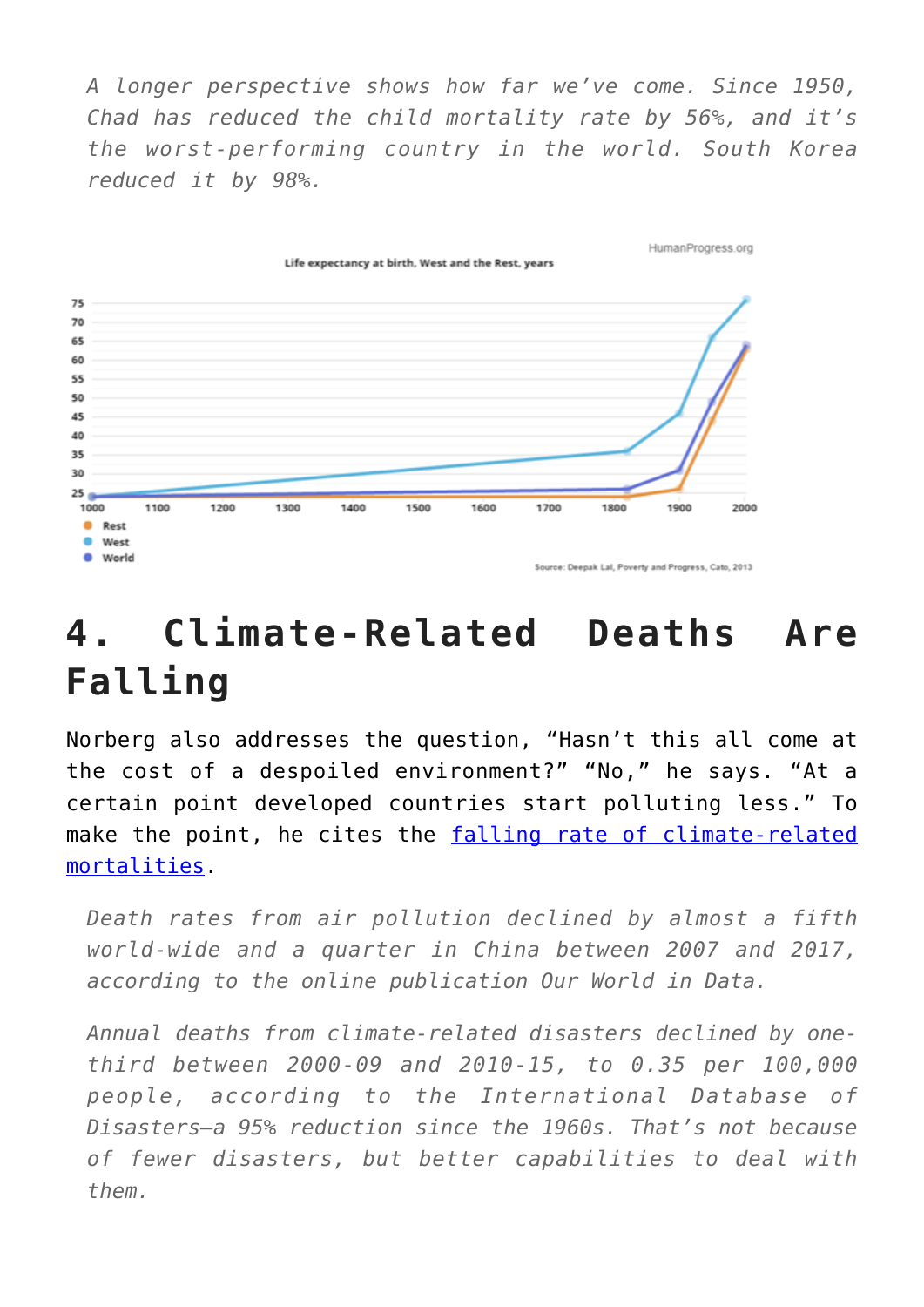# **Deaths from Climate and non-Climate Catastophes, 1920-2017**



OFDA/CRED International Disaster Database, www.emdat.be, averaged over decades 1920-29, 1930-39, ..., 2010-2017

## **5. Life Is Getting Better in the World's Poorest Countries**

Data from the World Bank show [continued progress in the](https://blogs.worldbank.org/opendata/chart-two-decades-progress-worlds-poorest-countries) [world's poorest countries,](https://blogs.worldbank.org/opendata/chart-two-decades-progress-worlds-poorest-countries) especially in the past two decades. Access to basic drinking water has increased, as has electricity, sanitation, and clean cooking fuel. Data also show decreasing rates of poverty and childhood mortality.

#### **6. The Cost of Starting a Business**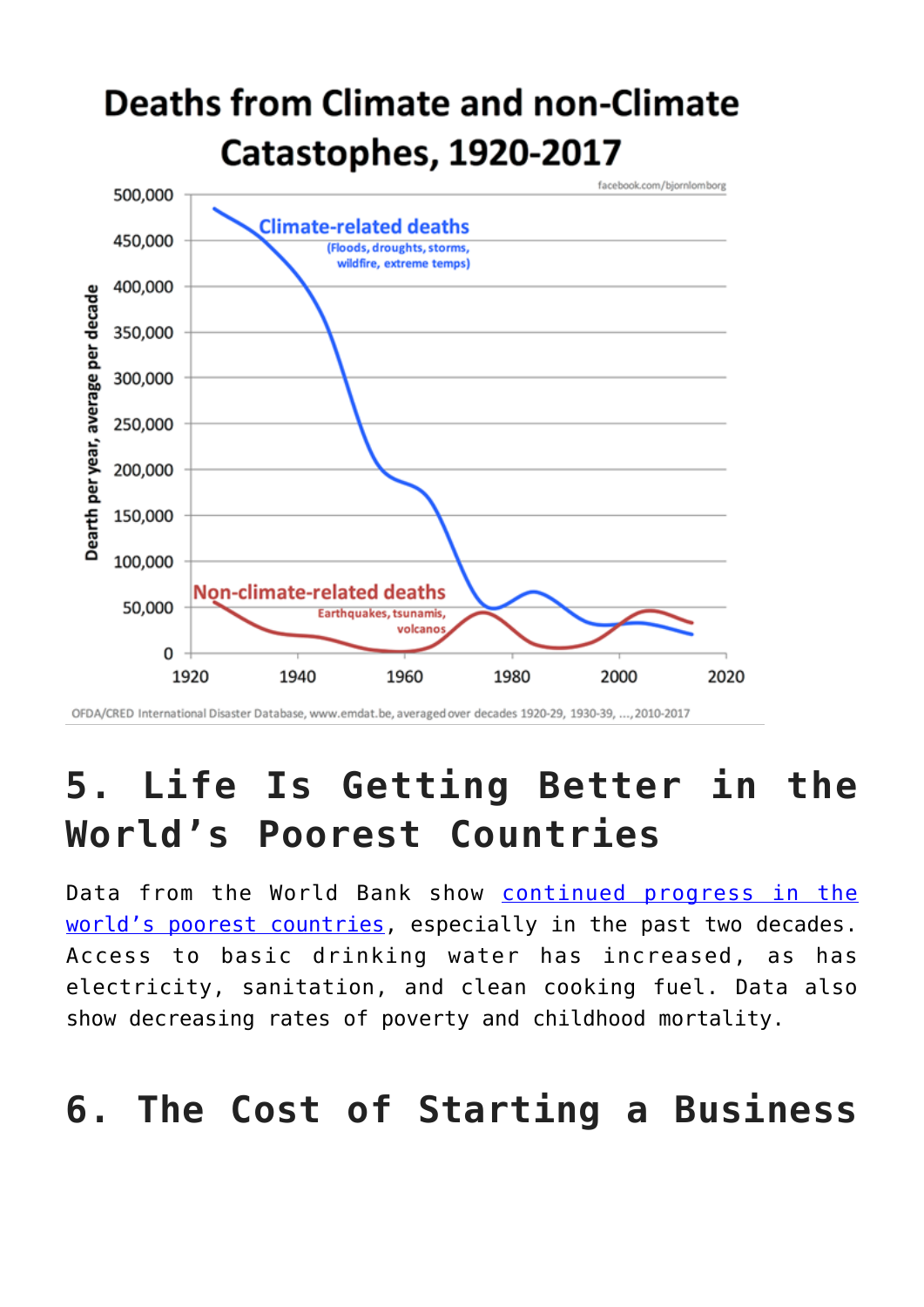# **Has Plummeted in Developing Economies**

Burdensome and onerous regulations can prevent individuals from starting their own business, which is one of the best ways to alleviate poverty. Not only is it tricky for the entrepreneur to navigate around excessive red tape, it also ends up costing them more. Thankfully, the cost of starting a business has drastically declined, especially in developing economies. In low- and middle-income economies, the average [cost of starting a business](https://www.worldbank.org/en/news/feature/2019/10/24/doing-business-2020-sustaining-the-pace-of-reforms) was 141.76 percent of income-percapita in 2004. In 2019, it is now just 30.85 percent.

#### The cost of starting a business has fallen over time in developing economies



P.S. Here is an infograph Norberg shared on his Twitter account.

*Just one month left of the best decade in history. [pic.twitter.com/XGg6mpLTNq](https://t.co/XGg6mpLTNq)*

*— Johan Norberg (@johanknorberg) [November 28, 2019](https://twitter.com/johanknorberg/status/1200153324609249281?ref_src=twsrc%5Etfw)*

—